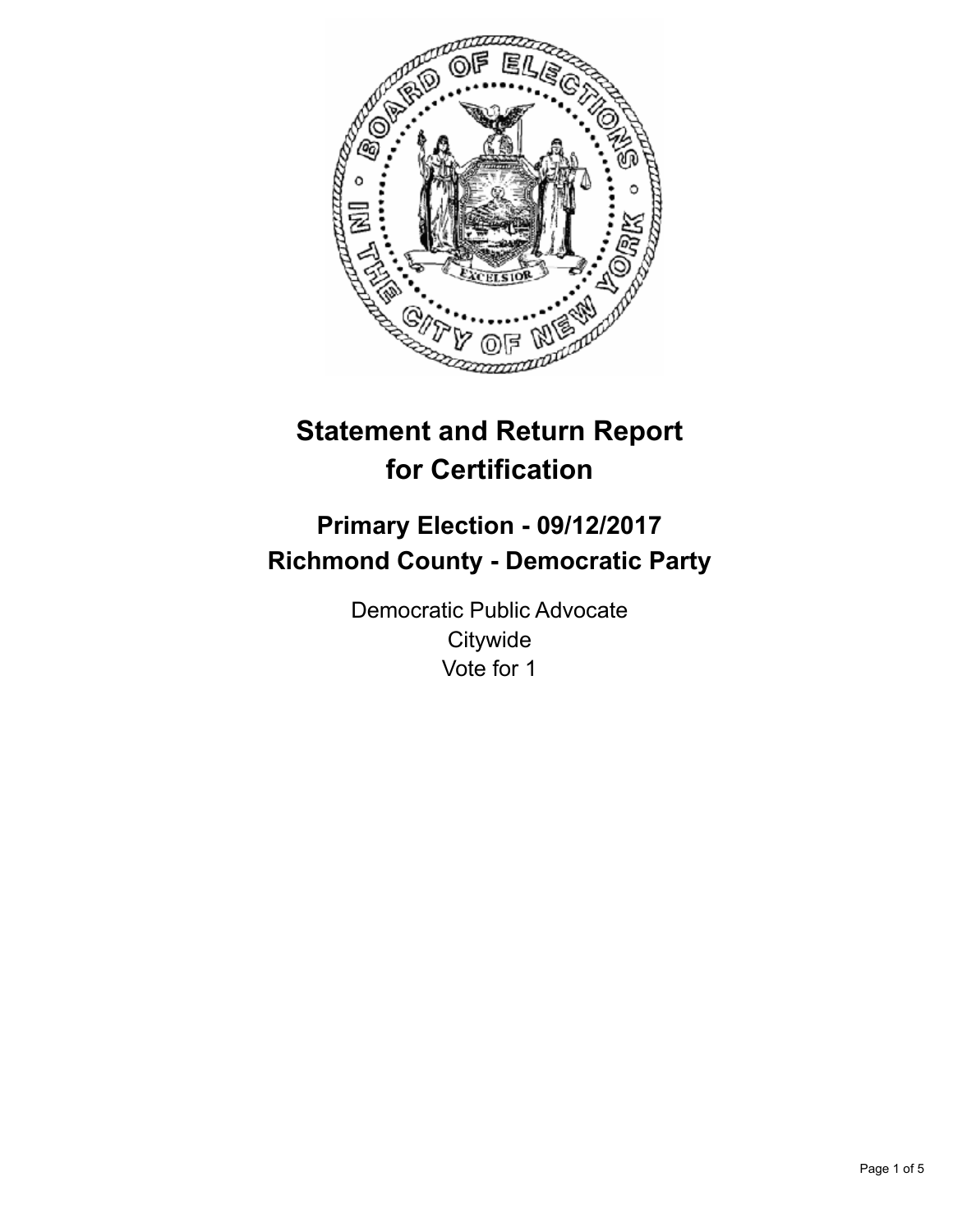

## **Assembly District 61**

| <b>PUBLIC COUNTER</b>                                    | 6,741 |
|----------------------------------------------------------|-------|
| <b>MANUALLY COUNTED EMERGENCY</b>                        | 0     |
| <b>ABSENTEE / MILITARY</b>                               | 453   |
| <b>AFFIDAVIT</b>                                         | 29    |
| <b>Total Ballots</b>                                     | 7,223 |
| Less - Inapplicable Federal/Special Presidential Ballots | 0     |
| <b>Total Applicable Ballots</b>                          | 7,223 |
| <b>DAVID EISENBACH</b>                                   | 1,426 |
| <b>LETITIA JAMES</b>                                     | 4,984 |
| CLAUS VON STAUFFENBERG (WRITE-IN)                        | 1     |
| DAVE LEISN (WRITE-IN)                                    | 1     |
| DEBORAH L. ROSE (WRITE-IN)                               | 3     |
| DOMENIC RECCHIA (WRITE-IN)                               | 1     |
| JUAN CARLOS POLANCO (WRITE-IN)                           | 1     |
| JULIE MOODY LEWIS (WRITE-IN)                             | 1     |
| KILLIAN CLIFFORD (WRITE-IN)                              | 1     |
| NICOLE MALLIOTAKIS (WRITE-IN)                            | 1     |
| THERESA ONOKUAH (WRITE-IN)                               | 1     |
| UNATTRIBUTABLE WRITE-IN (WRITE-IN)                       | 6     |
| UNCOUNTED WRITE-IN PER STATUTE (WRITE-IN)                | 3     |
| <b>Total Votes</b>                                       | 6,430 |
| Unrecorded                                               | 793   |
|                                                          |       |

#### **Assembly District 62**

| PUBLIC COUNTER                                           | 2,005 |
|----------------------------------------------------------|-------|
| <b>MANUALLY COUNTED EMERGENCY</b>                        | 0     |
| <b>ABSENTEE / MILITARY</b>                               | 170   |
| <b>AFFIDAVIT</b>                                         | 4     |
| <b>Total Ballots</b>                                     | 2,179 |
| Less - Inapplicable Federal/Special Presidential Ballots | 0     |
| <b>Total Applicable Ballots</b>                          | 2,179 |
| <b>DAVID EISENBACH</b>                                   | 1,016 |
| <b>LETITIA JAMES</b>                                     | 880   |
| DANE FORGIONE (WRITE-IN)                                 | 1     |
| JAMES LANE (WRITE-IN)                                    | 1     |
| KHADIR ELYATEEM (WRITE-IN)                               | 1     |
| NICOLE MALLIOTAKIS (WRITE-IN)                            | 5     |
| PETE DZIUK (WRITE-IN)                                    | 1     |
| RICHARD BARRACATO (WRITE-IN)                             | 1     |
| RJ GUERCIO (WRITE-IN)                                    | 1     |
| ROBERT WARNE, JR. (WRITE-IN)                             | 1     |
| UNATTRIBUTABLE WRITE-IN (WRITE-IN)                       | 7     |
| <b>Total Votes</b>                                       | 1,915 |
| Unrecorded                                               | 264   |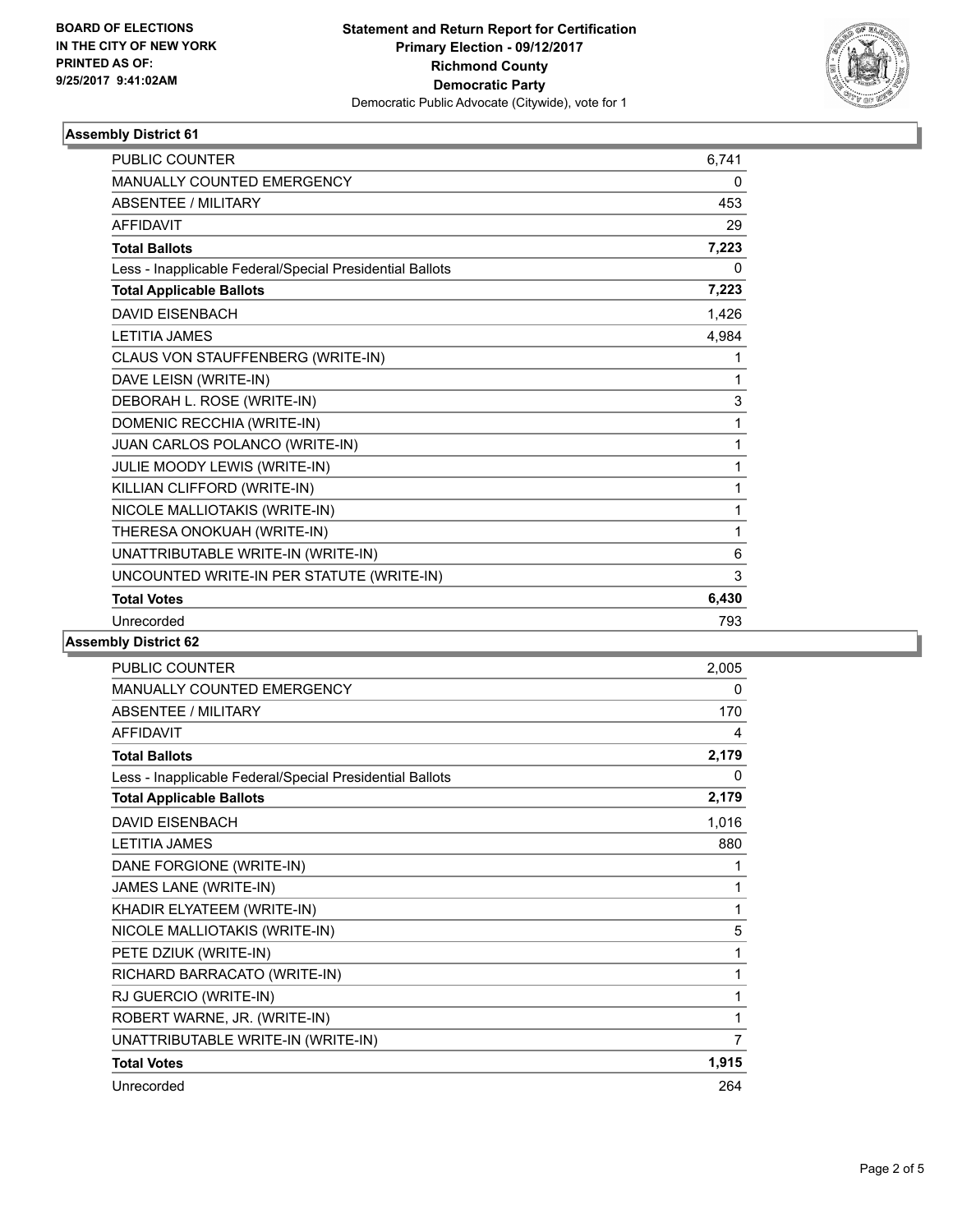

## **Assembly District 63**

| <b>PUBLIC COUNTER</b>                                    | 3,319          |
|----------------------------------------------------------|----------------|
| <b>MANUALLY COUNTED EMERGENCY</b>                        | 0              |
| <b>ABSENTEE / MILITARY</b>                               | 302            |
| <b>AFFIDAVIT</b>                                         | 8              |
| <b>Total Ballots</b>                                     | 3,629          |
| Less - Inapplicable Federal/Special Presidential Ballots | 0              |
| <b>Total Applicable Ballots</b>                          | 3,629          |
| <b>DAVID EISENBACH</b>                                   | 1,190          |
| <b>LETITIA JAMES</b>                                     | 2.082          |
| ADRIAN VARGAS (WRITE-IN)                                 | 1              |
| DEBORAH L. ROSE (WRITE-IN)                               | 4              |
| ED MCCABE (WRITE-IN)                                     | 1              |
| JOESPH BORELLI (WRITE-IN)                                | 1              |
| JOHN GULINO (WRITE-IN)                                   | 1              |
| JUAN CARLOS POLANCO (WRITE-IN)                           | 1              |
| MARY RUBINO (WRITE-IN)                                   | 1              |
| MICHAEL R. BLOOMBERG (WRITE-IN)                          | 1              |
| NICOLE MALLIOTAKIS (WRITE-IN)                            | $\overline{2}$ |
| SHARTE JONES (WRITE-IN)                                  | 1              |
| UNATTRIBUTABLE WRITE-IN (WRITE-IN)                       | 3              |
| UNCOUNTED WRITE-IN PER STATUTE (WRITE-IN)                | 1              |
| <b>Total Votes</b>                                       | 3,290          |
| Unrecorded                                               | 339            |

**Assembly District 64**

| PUBLIC COUNTER                                           | 1,859 |
|----------------------------------------------------------|-------|
| <b>MANUALLY COUNTED EMERGENCY</b>                        | 0     |
| ABSENTEE / MILITARY                                      | 216   |
| <b>AFFIDAVIT</b>                                         | 10    |
| <b>Total Ballots</b>                                     | 2,085 |
| Less - Inapplicable Federal/Special Presidential Ballots | 0     |
| <b>Total Applicable Ballots</b>                          | 2,085 |
| <b>DAVID EISENBACH</b>                                   | 799   |
| <b>LETITIA JAMES</b>                                     | 1,041 |
| CINDY QUINN (WRITE-IN)                                   | 1     |
| KAMILLAH HANKS (WRITE-IN)                                | 1     |
| MICHAEL CUSICK (WRITE-IN)                                | 1     |
| NICOLE MALLIOTAKIS (WRITE-IN)                            | 3     |
| PETER COLEMAN (WRITE-IN)                                 | 1     |
| ROBERT STOLZ (WRITE-IN)                                  | 1     |
| ROSEMARY PALLADINO (WRITE-IN)                            | 1     |
| UNATTRIBUTABLE WRITE-IN (WRITE-IN)                       | 3     |
| <b>VLADAMIR PUTIN (WRITE-IN)</b>                         | 1     |
| <b>Total Votes</b>                                       | 1,853 |
| Unrecorded                                               | 232   |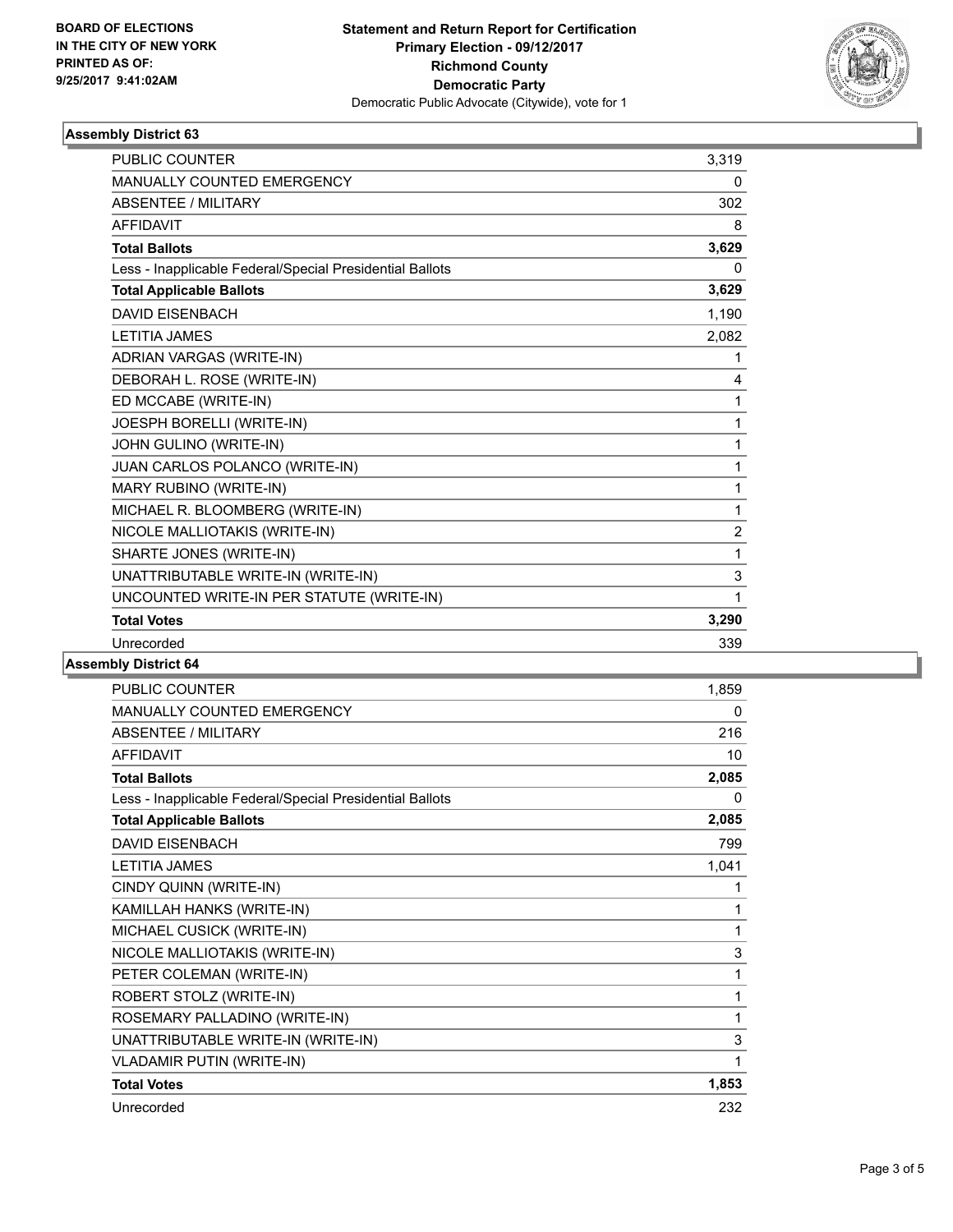

## **Total for Democratic Public Advocate (Citywide) - Richmond County**

| PUBLIC COUNTER                                           | 13,924 |
|----------------------------------------------------------|--------|
| <b>MANUALLY COUNTED EMERGENCY</b>                        | 0      |
| <b>ABSENTEE / MILITARY</b>                               | 1,141  |
| AFFIDAVIT                                                | 51     |
| <b>Total Ballots</b>                                     | 15,116 |
| Less - Inapplicable Federal/Special Presidential Ballots | 0      |
| <b>Total Applicable Ballots</b>                          | 15,116 |
| <b>DAVID EISENBACH</b>                                   | 4,431  |
| <b>LETITIA JAMES</b>                                     | 8,987  |
| ADRIAN VARGAS (WRITE-IN)                                 | 1      |
| CINDY QUINN (WRITE-IN)                                   | 1      |
| CLAUS VON STAUFFENBERG (WRITE-IN)                        | 1      |
| DANE FORGIONE (WRITE-IN)                                 | 1      |
| DAVE LEISN (WRITE-IN)                                    | 1      |
| DEBORAH L. ROSE (WRITE-IN)                               | 7      |
| DOMENIC RECCHIA (WRITE-IN)                               | 1      |
| ED MCCABE (WRITE-IN)                                     | 1      |
| JAMES LANE (WRITE-IN)                                    | 1      |
| JOESPH BORELLI (WRITE-IN)                                | 1      |
| JOHN GULINO (WRITE-IN)                                   | 1      |
| JUAN CARLOS POLANCO (WRITE-IN)                           | 2      |
| JULIE MOODY LEWIS (WRITE-IN)                             | 1      |
| KAMILLAH HANKS (WRITE-IN)                                | 1      |
| KHADIR ELYATEEM (WRITE-IN)                               | 1      |
| KILLIAN CLIFFORD (WRITE-IN)                              | 1      |
| MARY RUBINO (WRITE-IN)                                   | 1      |
| MICHAEL CUSICK (WRITE-IN)                                | 1      |
| MICHAEL R. BLOOMBERG (WRITE-IN)                          | 1      |
| NICOLE MALLIOTAKIS (WRITE-IN)                            | 11     |
| PETE DZIUK (WRITE-IN)                                    | 1      |
| PETER COLEMAN (WRITE-IN)                                 | 1      |
| RICHARD BARRACATO (WRITE-IN)                             | 1      |
| RJ GUERCIO (WRITE-IN)                                    | 1      |
| ROBERT STOLZ (WRITE-IN)                                  | 1      |
| ROBERT WARNE, JR. (WRITE-IN)                             | 1      |
| ROSEMARY PALLADINO (WRITE-IN)                            | 1      |
| SHARTE JONES (WRITE-IN)                                  | 1      |
| THERESA ONOKUAH (WRITE-IN)                               | 1      |
| UNATTRIBUTABLE WRITE-IN (WRITE-IN)                       | 19     |
| UNCOUNTED WRITE-IN PER STATUTE (WRITE-IN)                | 4      |
| VLADAMIR PUTIN (WRITE-IN)                                | 1      |
| <b>Total Votes</b>                                       | 13,488 |
| Unrecorded                                               | 1,628  |